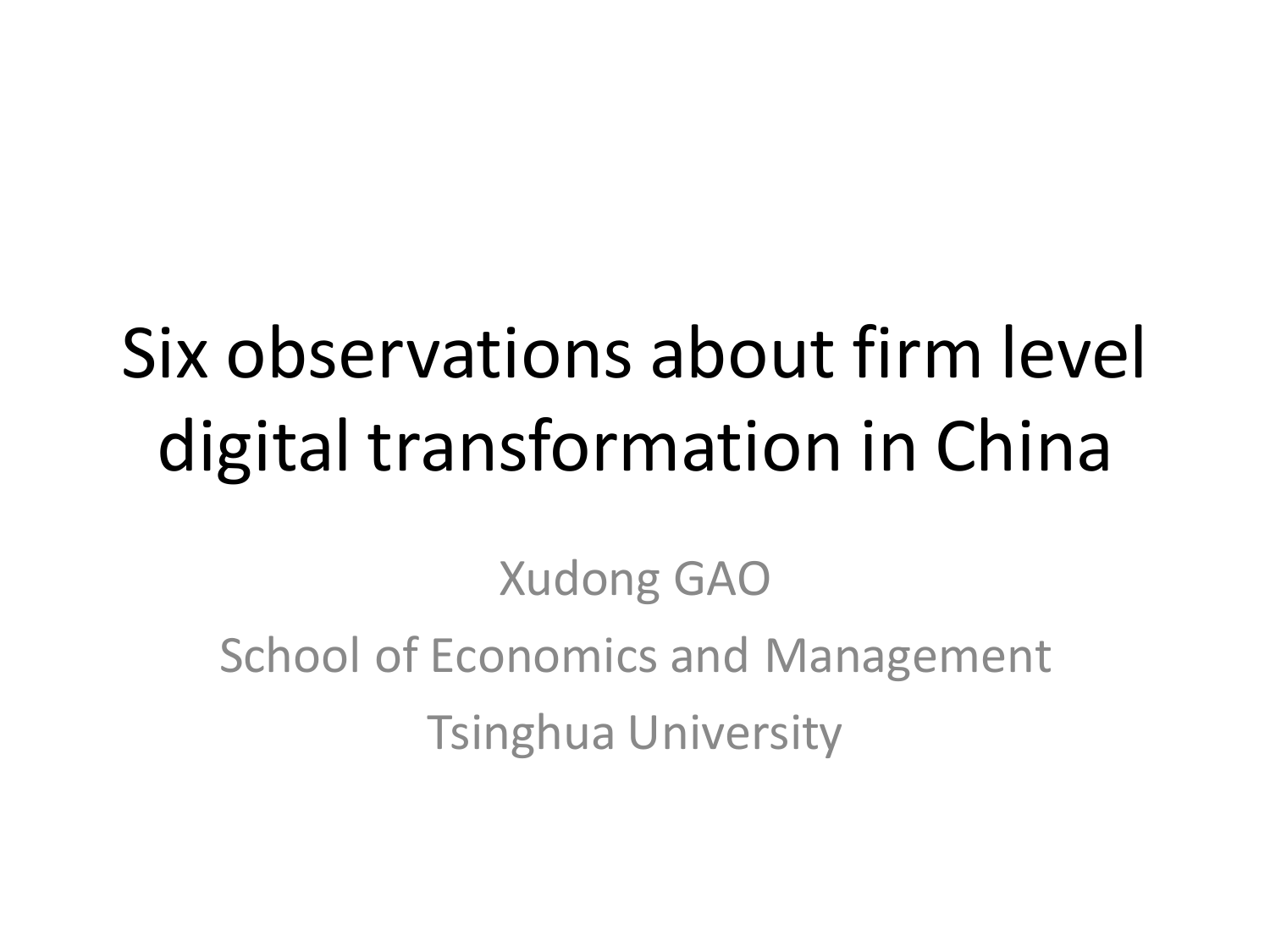# Agenda

• Background of research

• Six observations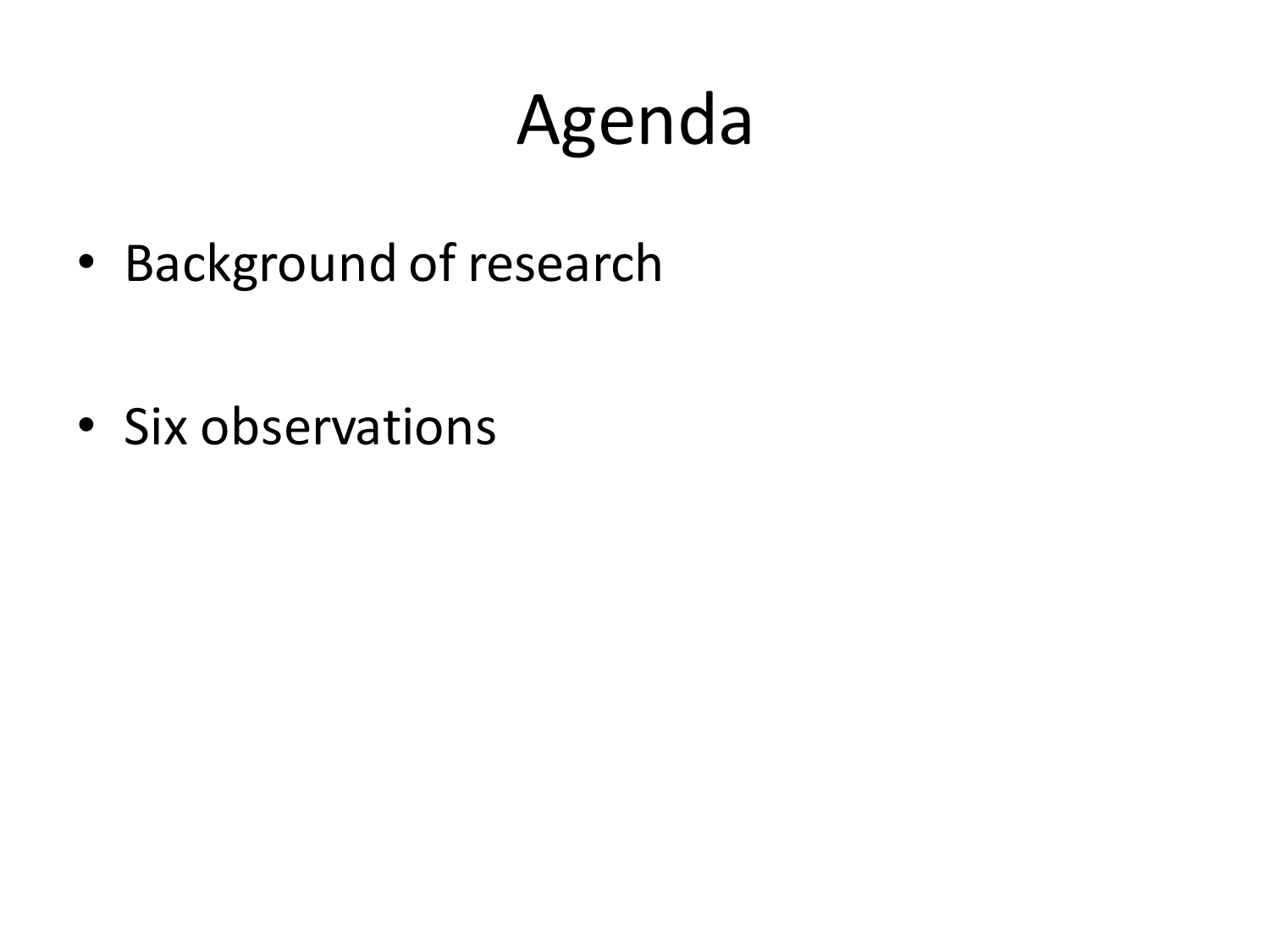### Background of research

• Strong interest; focused research for a long time

• Expert Committee member of MIIT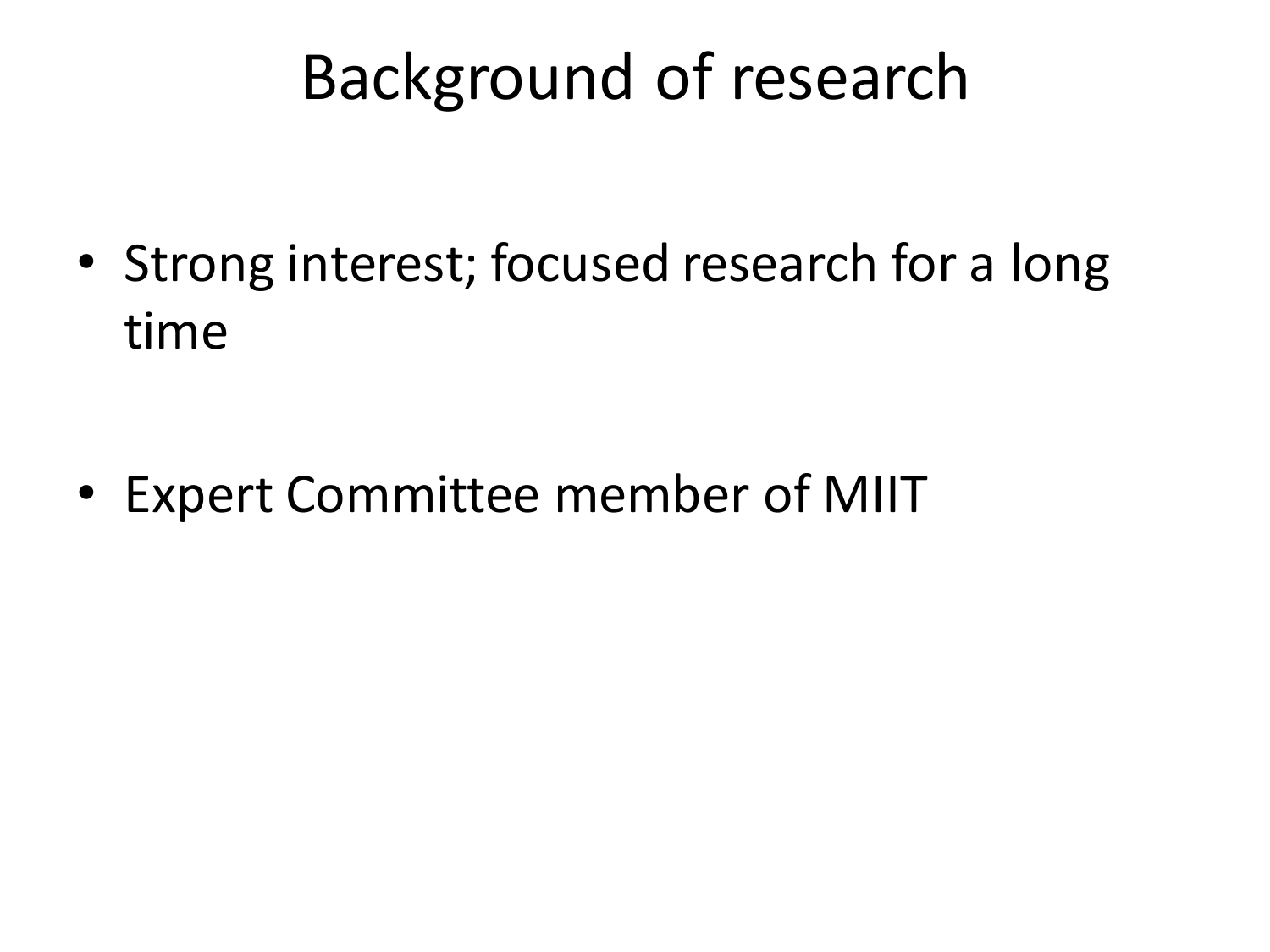# Six observations

- Excitement
- Frustration
- Developing useful/advanced digital transformation solutions
- Leadership and organizational issues
- Industry core technology/capability vs. digital transformation solutions
- Digital transformation and people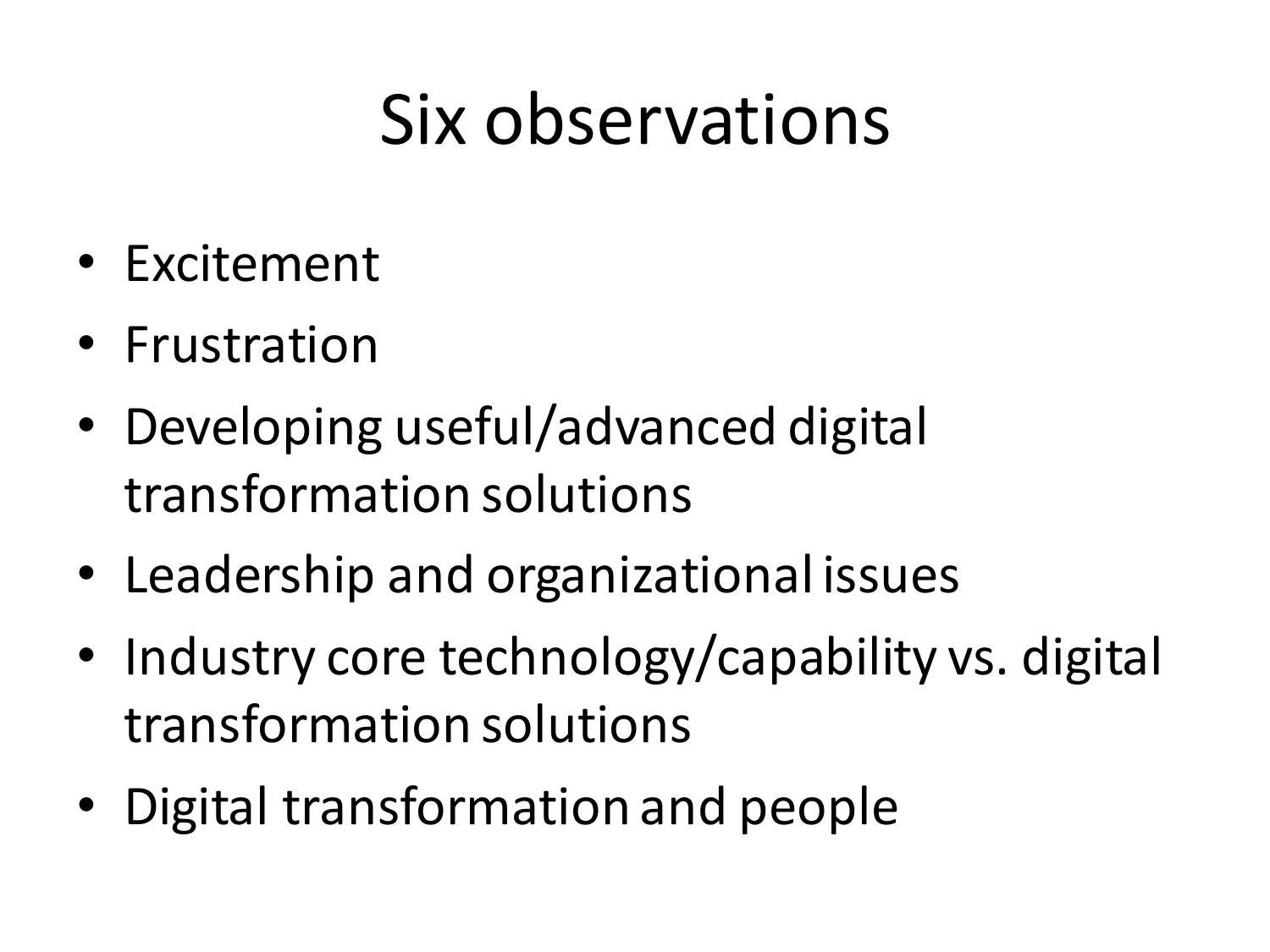## Excitement

- More and more firms are adopting digital transformation solutions and successful
- Even in traditional industries—cement supplier, tire maker, steel production
- Company A, cement supplier in China, working with Alibaba, has developed their own solution, leading to the following benefits in 2019: reducing coal consumption 18000tons, electricity 6.63 m kw/h, economic benefits RMB 42m.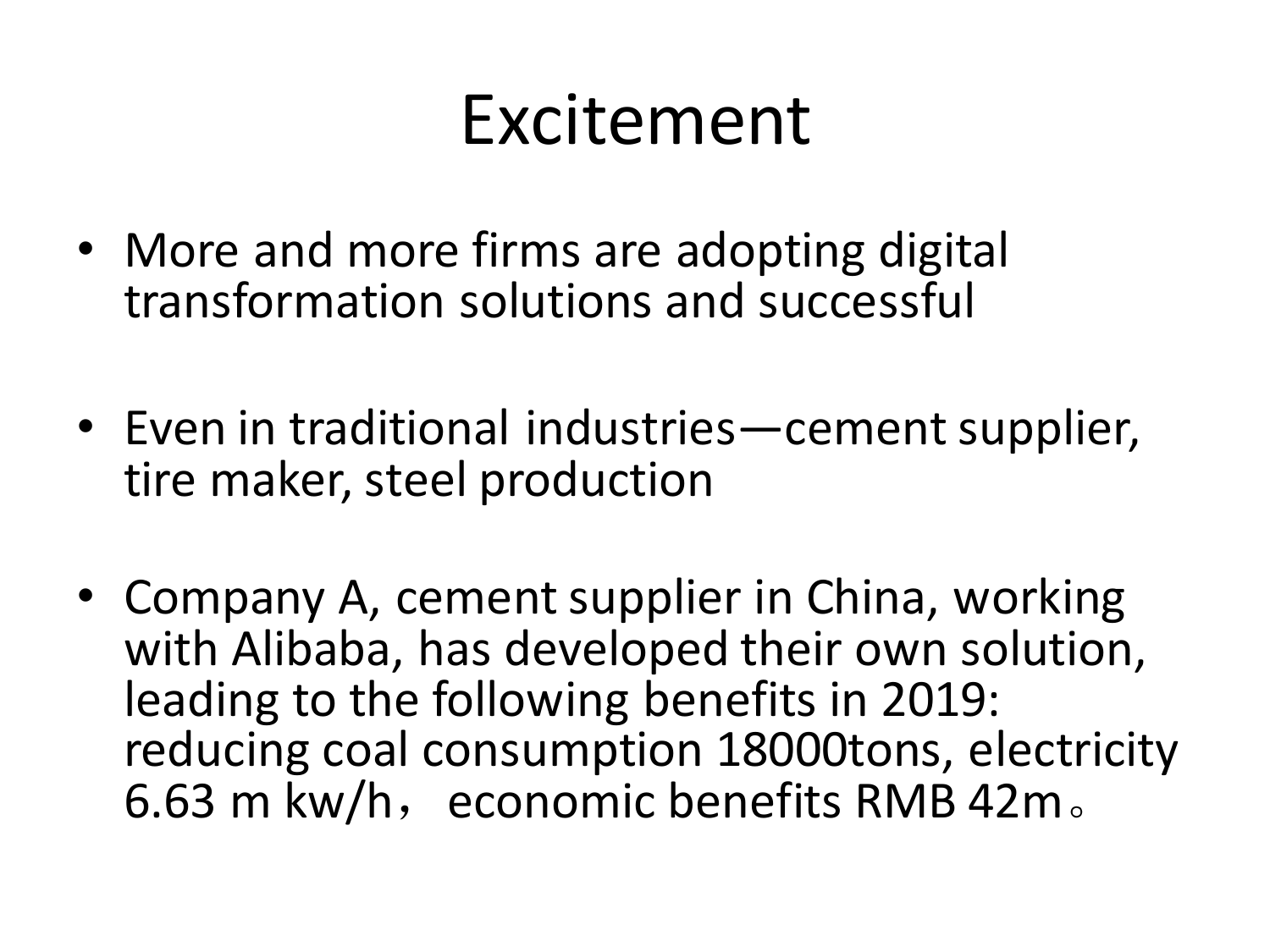## Frustration

- Company B, a leading MNE in the field of providing digital transformation solutions, sighed a huge contract (close to RMB 100 m) with a firm in China, but could not deliver the solution effectively.
- Even IBM and GE encountered huge challenges
- Too complex digital transformation solution
	- Company C: simplifying the task; highly customized solutions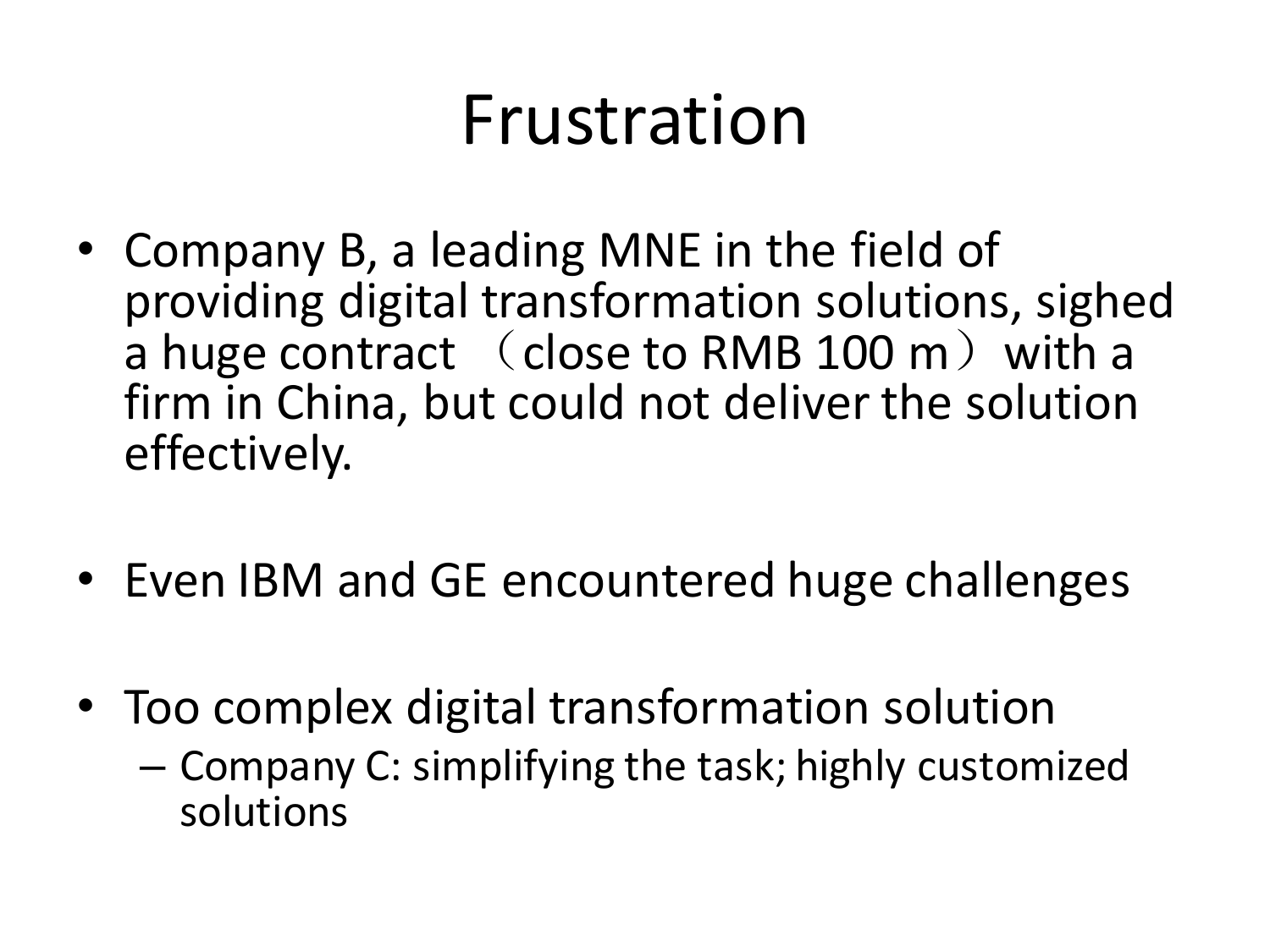Developing useful/advanced digital transformation solutions

• Deep understanding about user/context needs?

• Deep integration between data scientists and industry experts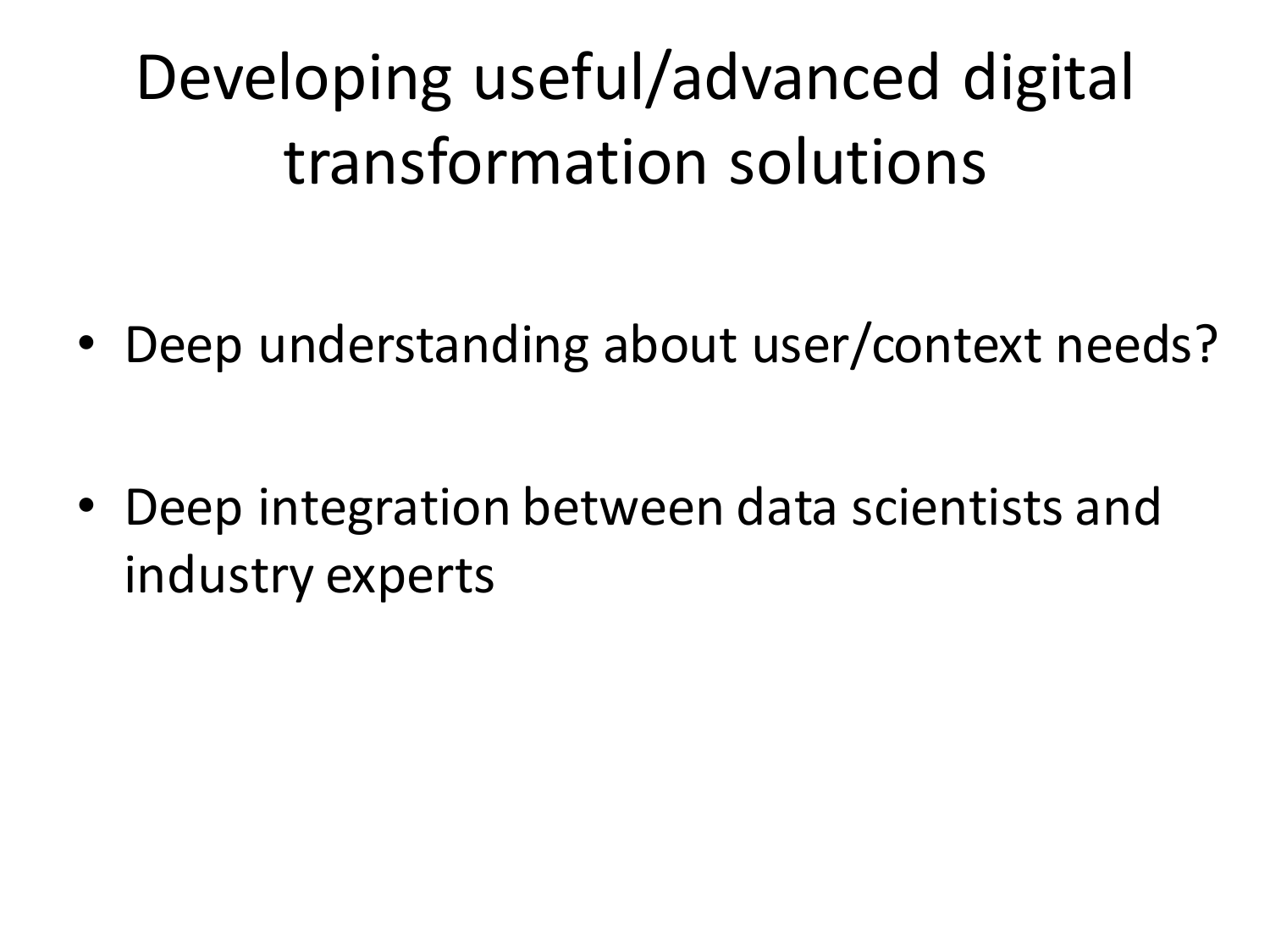Deep integration between data scientists and industry experts

- Easy to say, hard to do;
- Example: company C
	- In one industry, many leading industry experts;
	- Hard to find, hard to keep them, hard to develop effective communication and integration between data scientists and industry experts
- Common industry practice
	- Outsourcing
	- Help with selling products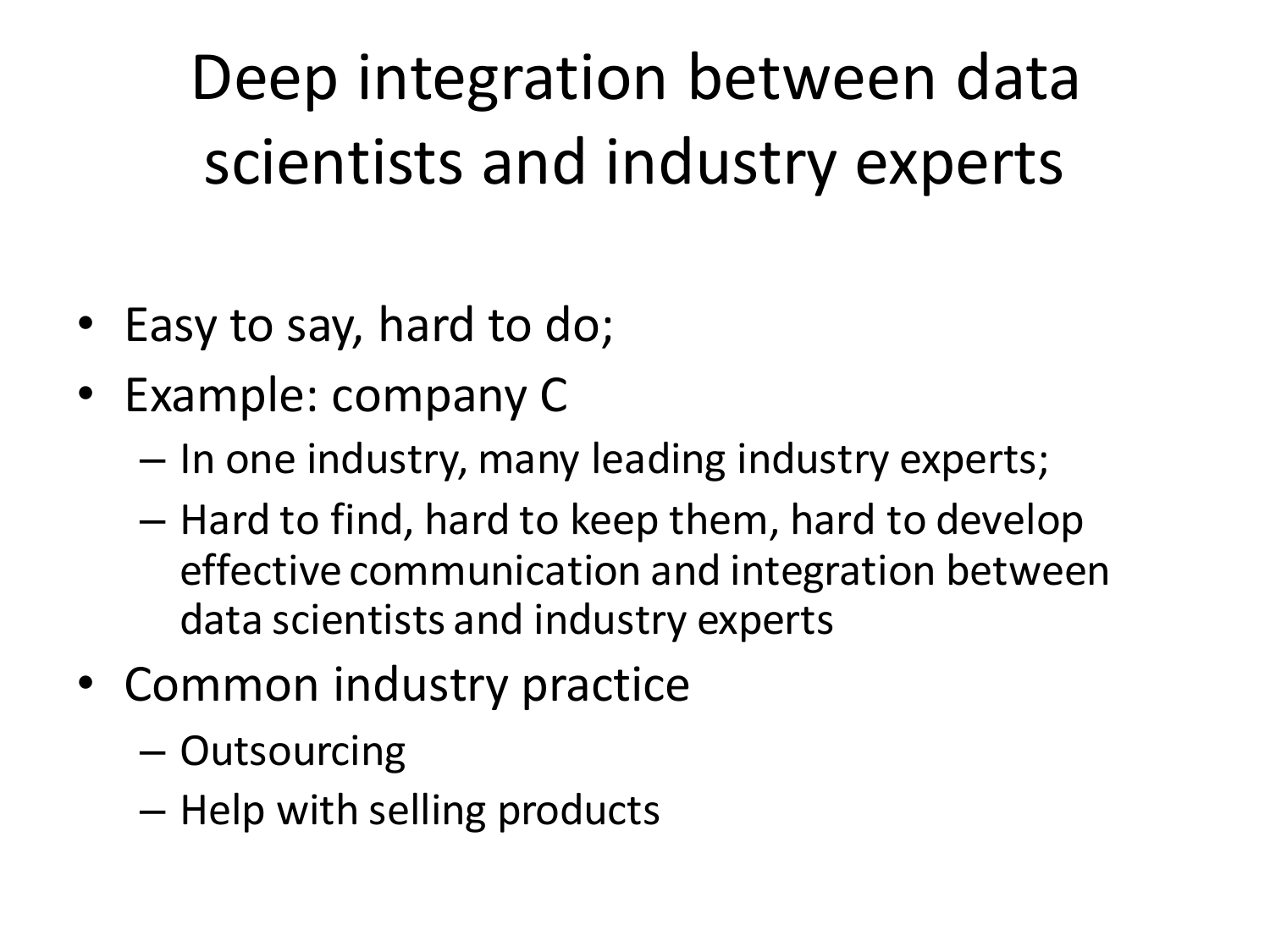### Leadership and organizational issues

- Role of #I person
- Start digital transformation – Routine job vs. "extra work"
- Manage using digital transformation solutions
	- Information asymmetry
	- Dramatic change of management principle, organization, practice
	- Company D: leading bank in China, 3 layer from CEO to lowest level employee, team leader in the middle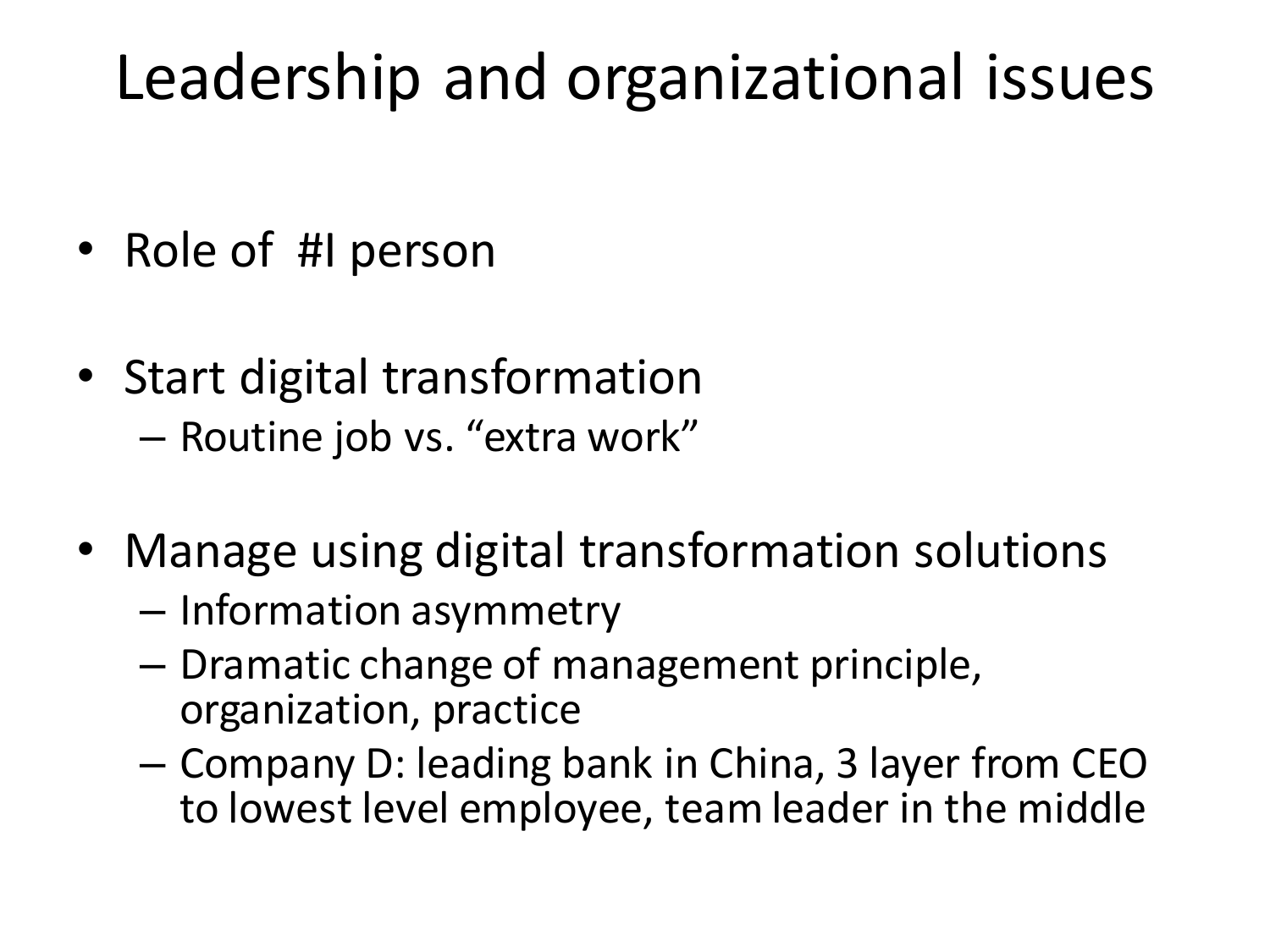Industry core technology/capability vs. digital transformation solutions

• Digital technology is important

- Industry core technology/capability more fundamental
	- Broad: finished construction of a 57-story building in 19 days, based on advanced material technology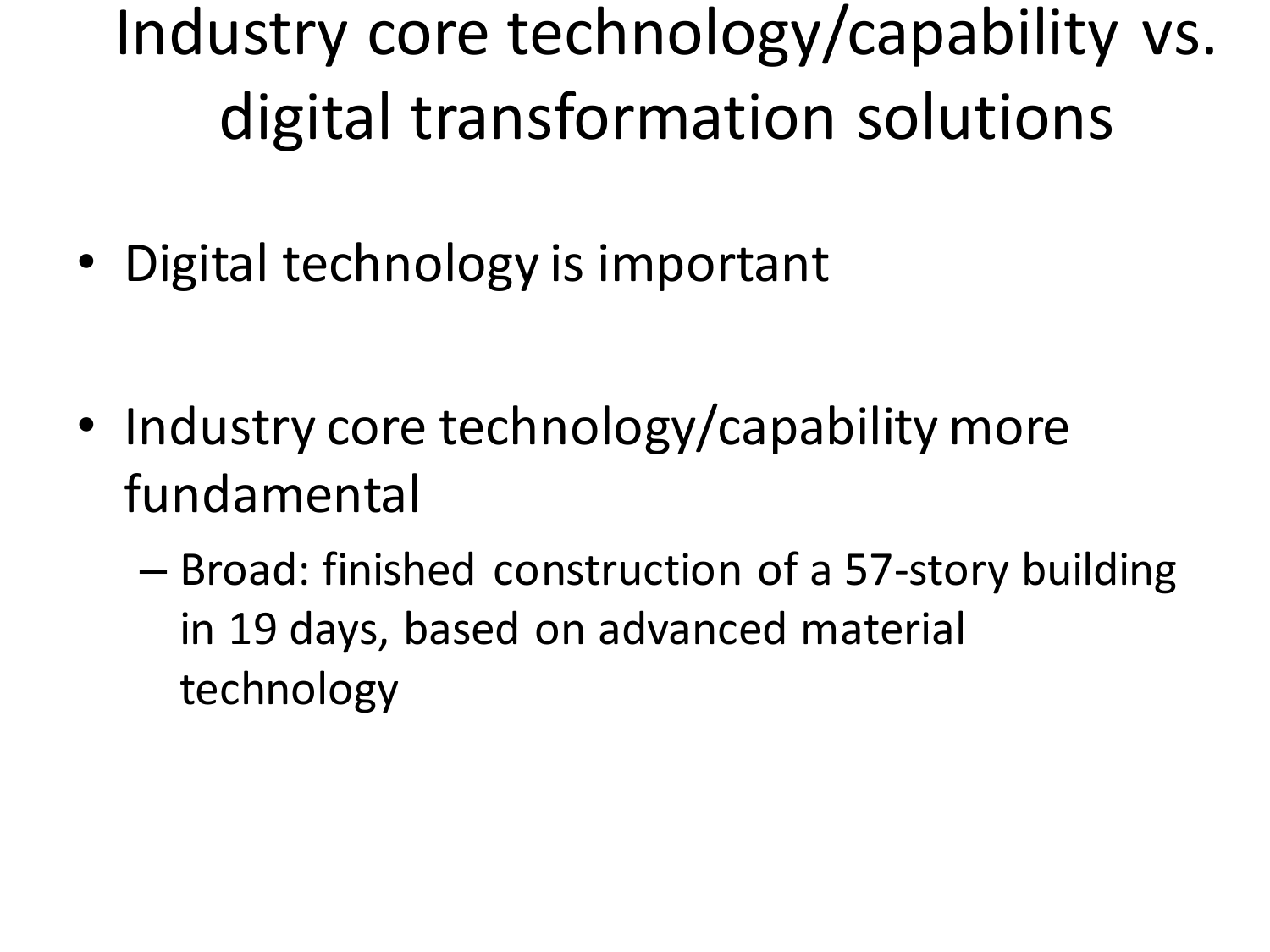# Digital transformation and people

• Replace people?

• Work shorter time, more creatively

• Managing the future of the firm – Data about the past